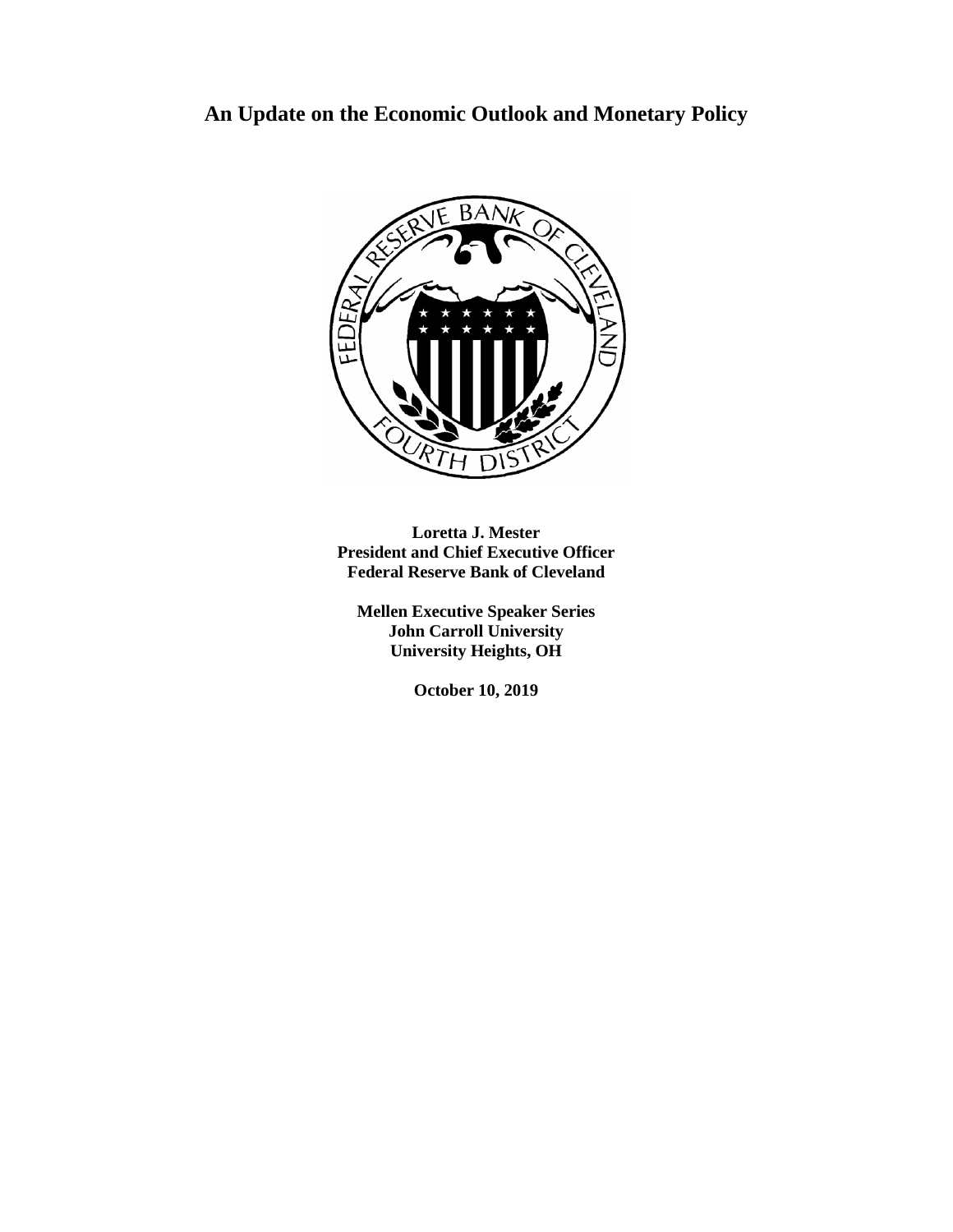## **Introduction**

I thank Professor William Elliott and John Carroll University for inviting me to participate in the Mellen Executive Speakers series. It was a pleasure meeting with John Carroll students earlier this afternoon, and I am looking forward to the question and answer session moderated by Jack Kleinhenz. Jack is not only one of John Carroll's impressive alumni, but he is also chief economist for the National Retail Federation, so hearing his views on the economy is always valuable. Before we get started, I thought it might be useful to set the stage by giving you a brief update of my own take on the economy and monetary policy. It is important to point out that the views I'll present today are my own and not necessarily those of the Federal Reserve System or my colleagues on the Federal Open Market Committee.

## **The Economic Outlook**

In July, the U.S. economic expansion entered its 11th year, making this the longest expansion on record. Last year, we saw strong economic growth: real GDP grew at a 2.5 percent pace, well above most economists' estimates of trend growth. This growth was supported by fiscal stimulus in the form of tax cuts to households and businesses and higher federal government spending. In addition, financial conditions were accommodative for much of the year. It was widely anticipated that output growth would slow this year as this stimulus waned. But over the course of this year, several risks to the outlook emerged. These risks include those associated with trade policy, tariffs, and slower growth abroad, as well as geopolitical risks including Brexit, the events in Hong Kong, and tensions in the Middle East. The question is whether the economy will remain resilient, with growth stepping down to its trend pace, which I estimate to be about 2 percent, or whether these downside risks will lead to a more significant deceleration in growth.

Despite the risks to the outlook, the data indicate that the economy continues to perform well along a number of dimensions. Over the first half of the year, the economy grew at about a 2.5 percent pace, the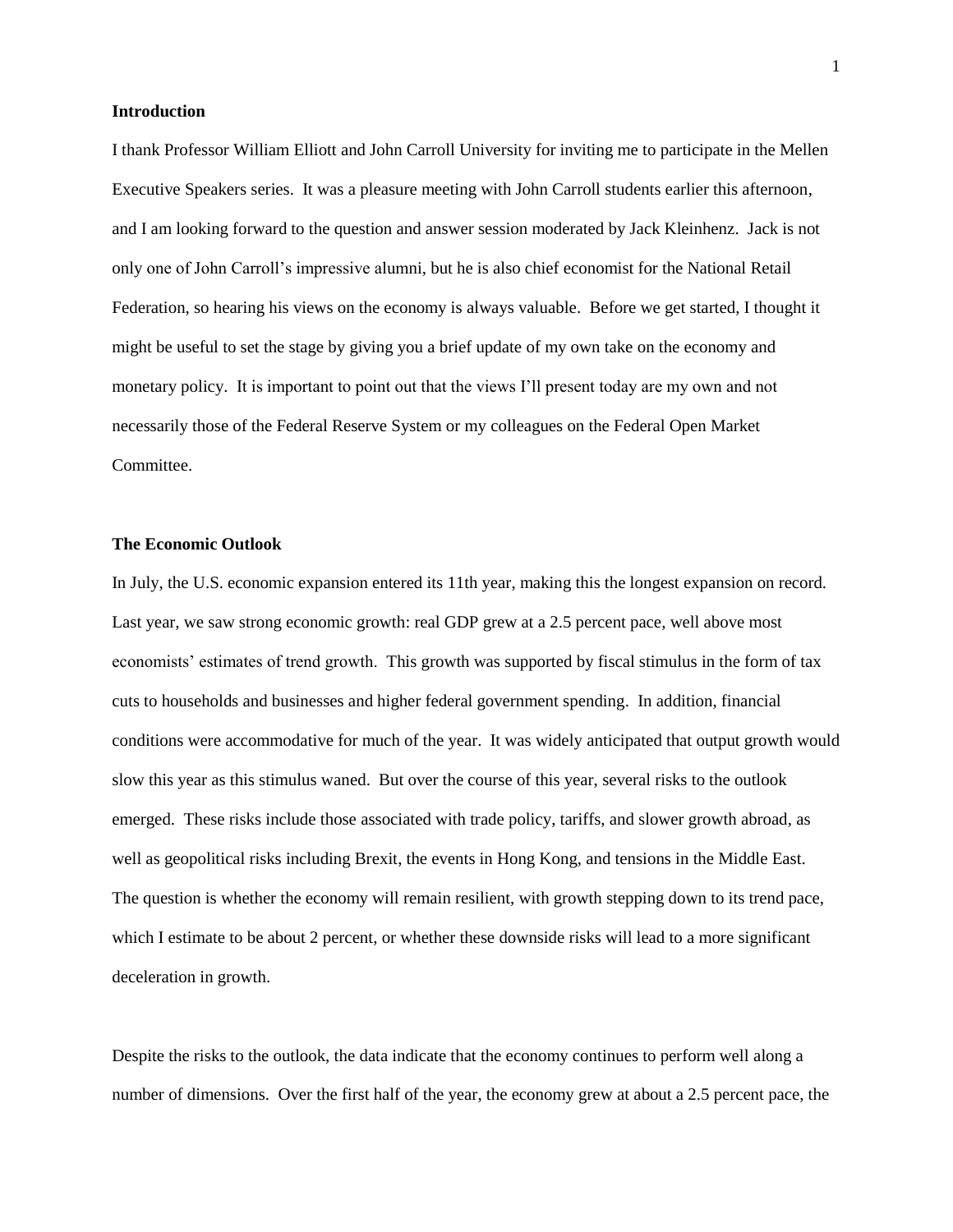same as last year. Consumer spending, which accounts for about 70 percent of GDP, continues to show strength, buoyed by solid fundamentals. Household balance sheets are healthy, consumer sentiment is at a high level, and incomes are growing thanks to the solid performance of the labor market.

Payroll job growth has averaged about 160,000 jobs per month this year; the expected benchmark revisions will lower this number somewhat. This pace is a step down from last year's strong pace of over 220,000 jobs per month. But it is important to put this into context. Most economists estimate that the economy can sustain job growth in the range of 75,000 to 120,000 per month, depending on what one assumes about trend labor force participation. Demographic factors, including the aging of our population, have resulted in a downward trend in participation, which is one of the reasons trend employment growth is lower than it was a few decades ago. Rather than declining like its trend, the participation rate has actually been relatively stable over the past three years, a sign of the robust labor market.

Last month, the unemployment rate fell to a 50-year low of 3.5 percent, and the broader measures of unemployment that include discouraged workers and those working part-time who would prefer to work full-time are at very low levels. In the Cleveland Fed's District, which includes the state of Ohio, western Pennsylvania, eastern Kentucky, and the panhandle of West Virginia, the unemployment rate is about 4 percent, near the lowest level seen in four decades.

Congress has given the Fed two long-run monetary policy goals: maximum employment and price stability. So assessing how the labor market is doing relative to what is sustainable over the longer run is a key factor when setting monetary policy. The strong performance of the labor market over this expansion has made many economists reevaluate what unemployment rate is sustainable and consistent with price stability. This is true of participants on the Federal Open Market Committee (FOMC) as well. Five years ago, their estimates of unemployment over the longer run ranged from 5 to 6 percent; the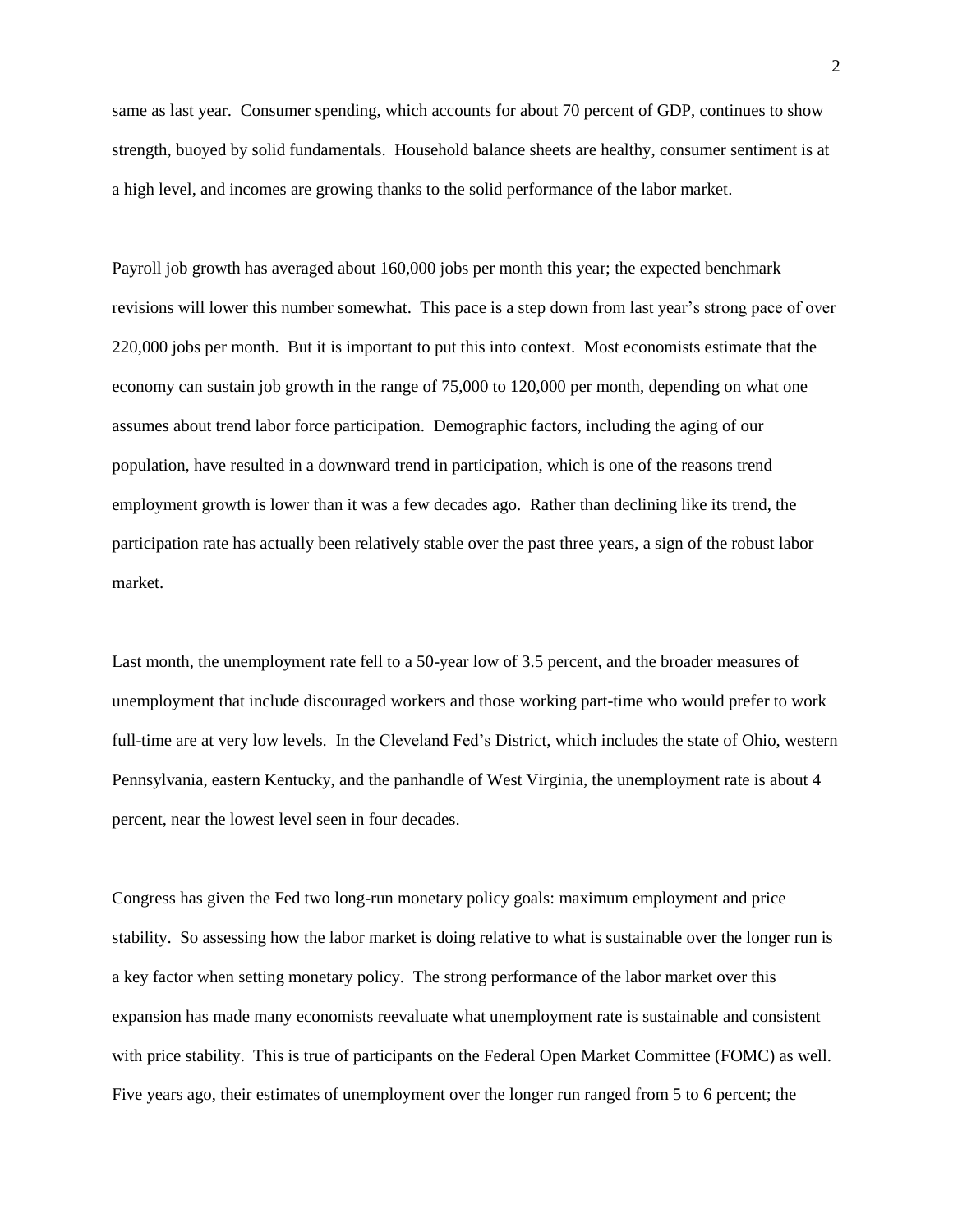current range is 3.6 to 4.5 percent. I recently lowered my own estimate to a range of 4 to 4-1/4 percent, in recognition of the fact that the unemployment rate has been quite low for some time and inflation has remained subdued. But it's important to remember that there is quite a bit of uncertainty about such estimates.

Even with economists reevaluating the degree of tightness in the labor market, if you speak to business owners, it is hard to conclude that labor markets aren't tight. We have heard from firms of all sizes that they cannot find workers with the skills they need; even for the relatively lower-skill positions, workers are hard to come by. Firms have been raising wages and benefits to attract and retain workers. Some firms have told us they have had to turn away business because labor is so scarce. The steady acceleration in labor compensation associated with such a vibrant labor market is a positive for consumer spending. But there is a downside to the tightness. Several members of our Cleveland Business Advisory Council have mentioned that their ability to innovate has been lessened because so much of their time is spent on recruiting, and less innovation could negatively affect future growth. Other firms tell us that because workers are so hard to find, they are speeding up their efforts to automate more of their operations. In the long run, such automation can make production more efficient and raise the potential growth rate of the economy. However, in the short to medium run, workers without the necessary skills to operate in a highly automated production process may be left behind. This makes the need for affordable training programs even more urgent so that workers can acquire the skills that are in demand now and in the future. Educational institutions like John Carroll will continue to play an important role as technological change remains a driving force in our economy.

Offsetting the positives of consumer spending and labor market conditions are developments in the business sector. After increasing robustly last year, growth of business investment in equipment weakened sharply over the first half of this year, and manufacturing activity has declined. New orders and shipments of nondefense capital goods excluding aircraft have decelerated from their year-ago levels,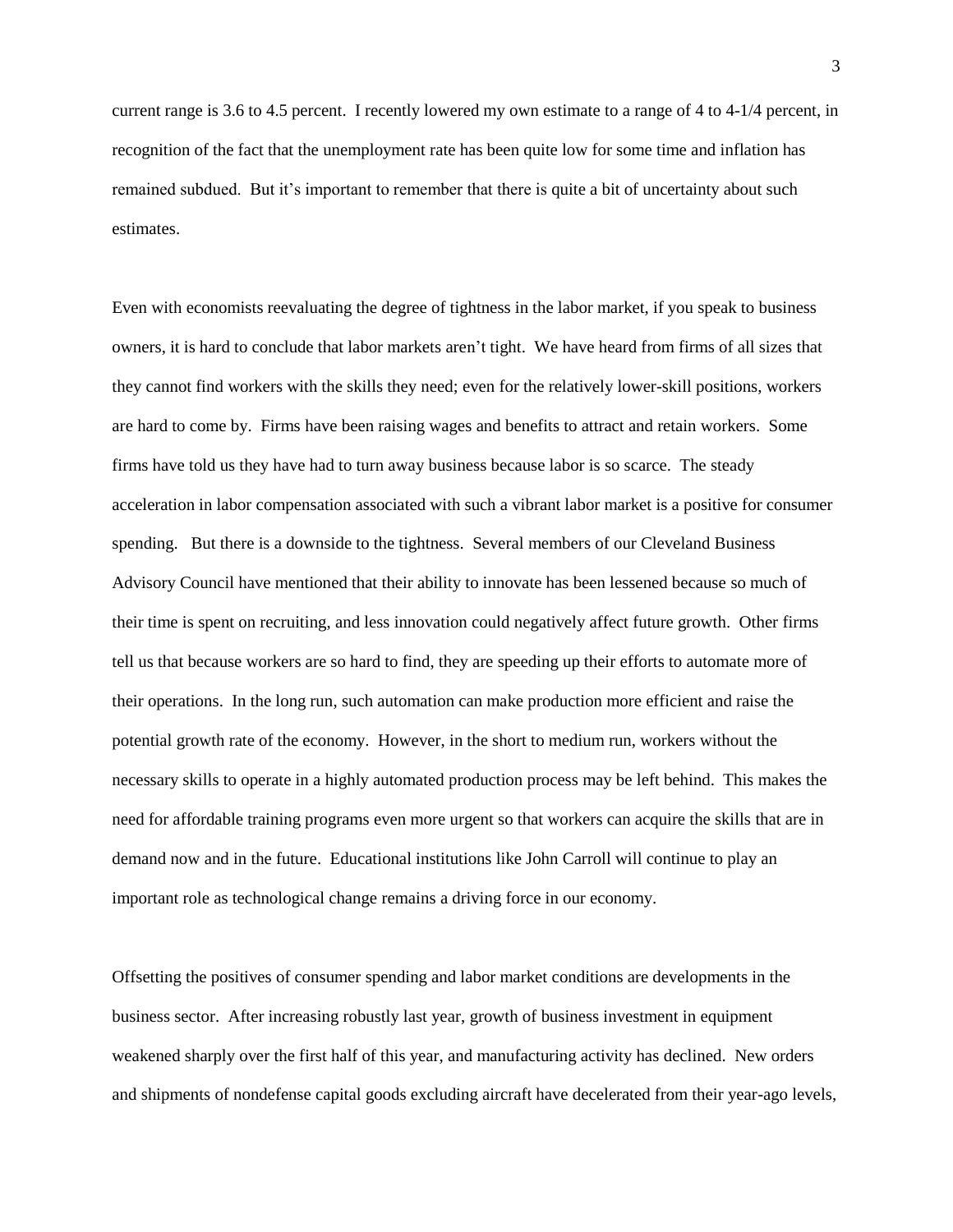and orders and shipments of aircraft have decreased sharply since the start of the year, reflecting the problems with Boeing's 737 MAX airplane. Business sentiment has deteriorated.

This turn of events reflects a slowdown in growth abroad, especially in Europe and China; the imposition of an expanding menu of tariffs; and continued uncertainty about where trade policy is going. These developments have weakened demand for U.S. exports, which has weighed on the U.S. manufacturing and agricultural sectors. As trade tensions between the U.S. and China have continued to escalate, the uncertainty around trade policy has dampened business sentiment and has caused some firms to postpone investment. Rising geopolitical risks, including Brexit, events in Hong Kong, and the attack on oil production facilities in Saudi Arabia, have also weighed on sentiment. Firms in the Cleveland Fed District have been citing the uncertainty around tariffs and trade policy as a concern for some time. While many have not yet postponed planned investments, they have told us they are beginning to reassess those plans in light of the cloudy picture surrounding future tariffs and the outlook for U.S. growth.

On balance, I continue to expect that we will avoid a more serious turndown in the economy and that growth will be near its trend pace and the unemployment rate will remain below 4 percent over the next two years. As indicated by FOMC participants' economic projections, my colleagues have a similar view.<sup>1</sup> The current period shares some similarities with the period from 2014 to 2016, when the slowdown in global demand, a decline in oil prices, and appreciation in the dollar caused a drop-off in investment and manufacturing activity. In that period, the overall economy proved to be quite resilient. Nonetheless, the nature of the downside risks this time is different, and it is not too difficult to envision a scenario in which adverse shifts in business sentiment and uncertainty over the outlook cause firms not only to reduce capital spending but also to pull back on hiring, which then causes consumer sentiment and spending to weaken and unemployment to rise, with inflation staying below our target because of weak

l

<sup>&</sup>lt;sup>1</sup> See the Summary of Economic Projections, September 2019.

<sup>(</sup>https://www.federalreserve.gov/monetarypolicy/fomcprojtabl20190918.htm)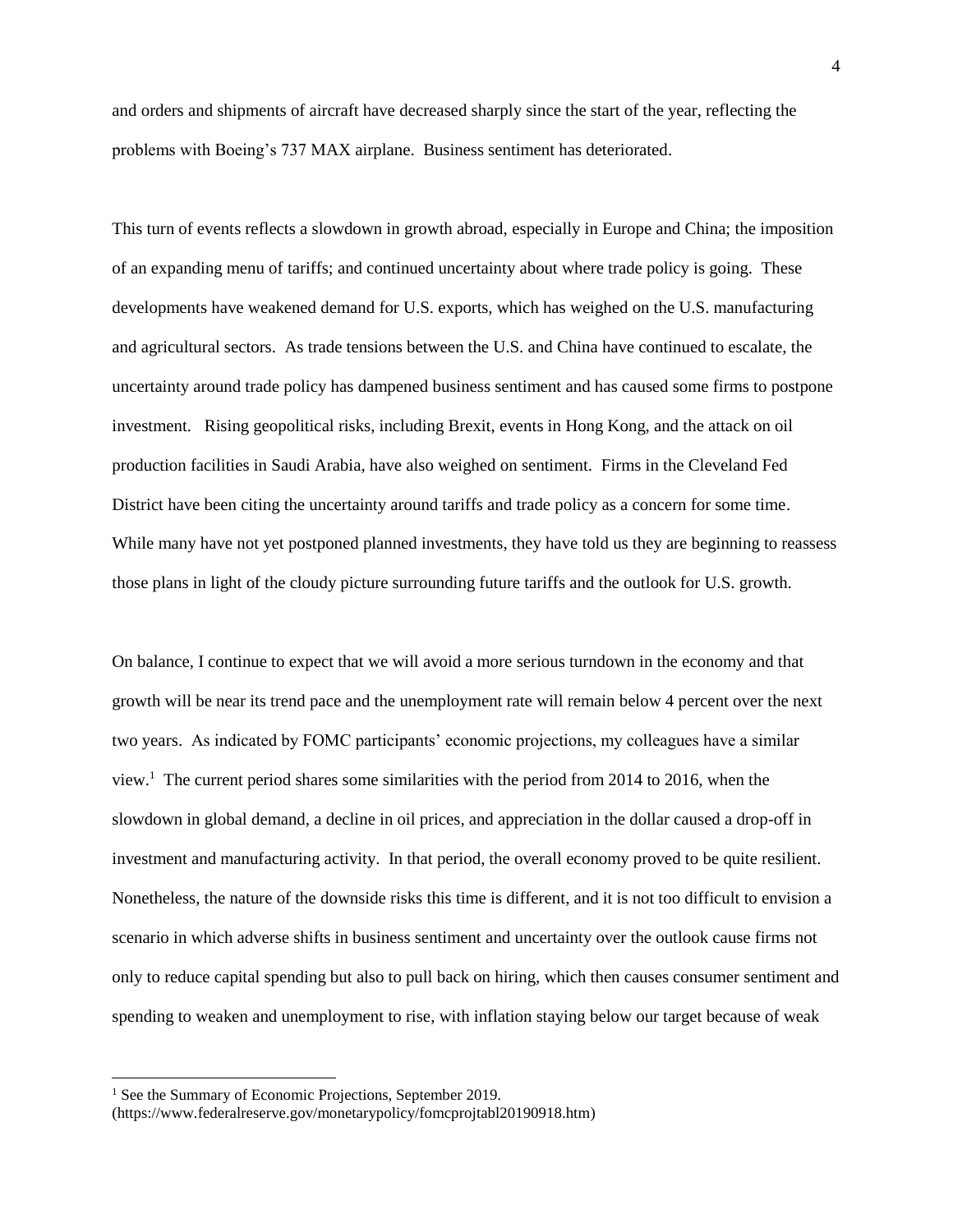aggregate demand. The declines in longer-term Treasury yields and other sovereign debt yields over the past two months suggest that bond investors are putting a higher likelihood on this scenario than they did earlier this year. While lower bond rates have meant lower mortgage rates and some increased activity in housing markets, the overall signal about the outlook from the bond market is a negative one.

Turning to inflation, as I mentioned, despite the tightness in labor markets, inflation has remained subdued over much of the expansion. Last year, inflation, as measured by the year-over-year change in the personal consumption expenditures (PCE) price index, moved up to 2 percent, the FOMC's target. However, this year, inflation moved back down, with total PCE inflation weighed down by declines in energy prices earlier in the year. Total PCE inflation remains low at 1.4 percent. The core measure, which excludes food and energy prices, also moved down early this year because of transitory declines in apparel prices and imputed prices of financial services. But since then, core PCE inflation has moved up to 1.8 percent. Although we use core inflation as an indicator of the underlying trend in inflation, it is important to remember that a sizable fraction of the variability of core inflation is due to idiosyncratic factors, for example, changes in Medicare reimbursement rates or cell phone prices. When we look at other measures of the underlying inflation trend, which try to control for this, we also find that inflation is firming and close to our goal. These include the Dallas Fed's trimmed-mean PCE inflation measure, which has been stable at 2 percent; the Cleveland Fed's trimmed-mean CPI measure, which was 2.2 percent in August; and an experimental measure of median PCE produced by the Cleveland Fed staff, which was 2.7 percent in August.

Because understanding inflation dynamics is essential for making effective monetary policy, the Cleveland Fed has established a Center for Inflation Research. 2 The center builds on the pioneering work the bank has done over many years to measure and forecast inflation. One of the center's recent studies

l

<sup>&</sup>lt;sup>2</sup> For more on the Cleveland Fed's inflation research and inflation-related products, see the Cleveland Fed's Center for Inflation Research website: https://www.clevelandfed.org/en/our-research/center-for-inflation-research.aspx.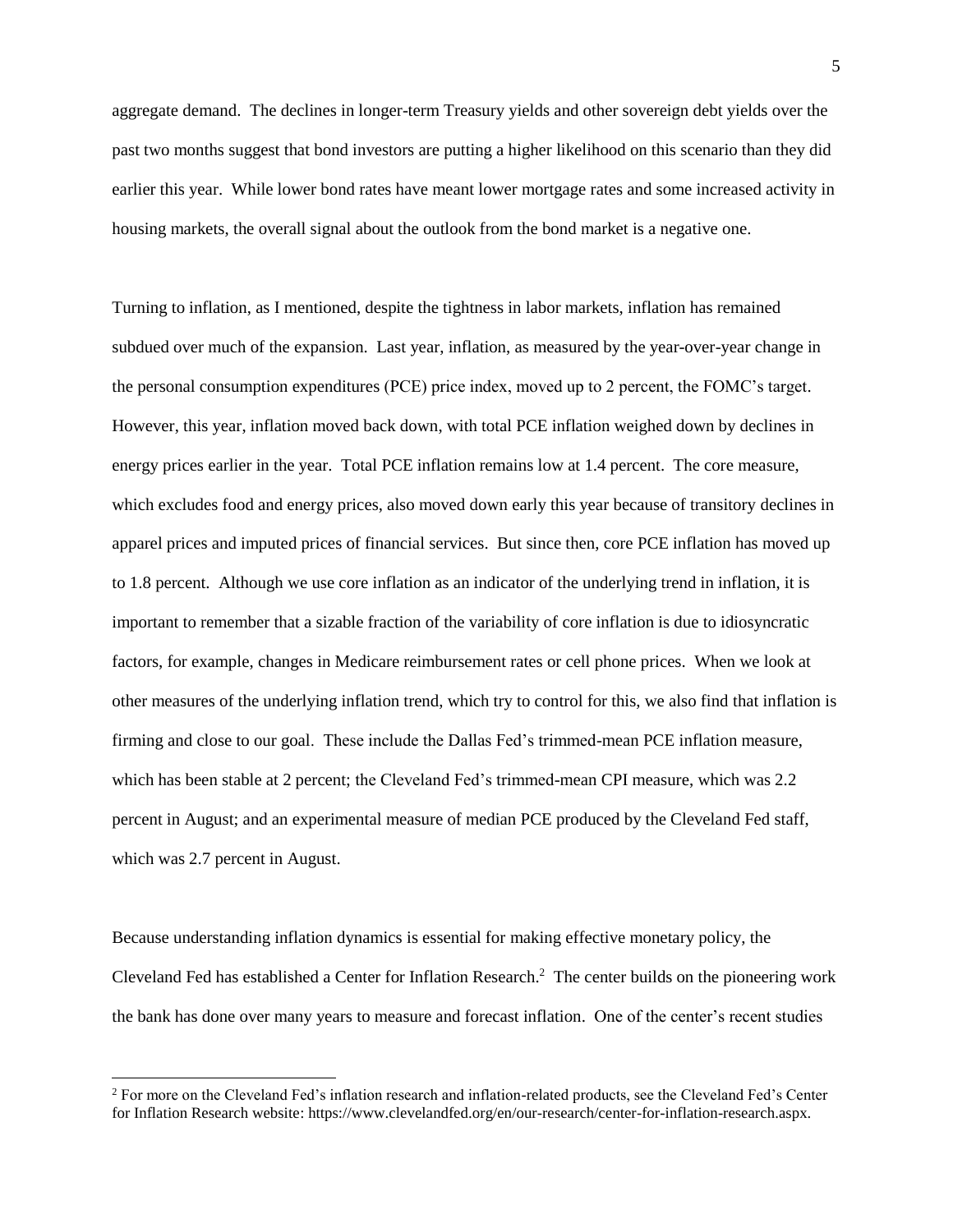sheds some light on the recent behavior of inflation.<sup>3</sup> This research disaggregates inflation into cyclical components, which vary with the degree of tightness in the labor market, and acyclical components, which are relatively unresponsive to the tightness in labor markets. The cyclical part of inflation accounts for only about 40 percent of core PCE inflation, but it has continued to rise over the expansion as the labor market has continued to tighten. The Cleveland Fed staff analysis indicates that as long as labor markets remain strong, cyclical inflation should continue to firm, helping headline inflation return gradually to our 2 percent objective over time.

While inflation tends to fluctuate around trend due to changes in resource utilization, changes in commodity and other input prices, and idiosyncratic factors, the underlying trend in inflation is determined by businesses' and households' expectations of inflation over the long run. Forecasts of inflation gradually returning to 2 percent are dependent on long-run inflation expectations remaining stable. If firms and households begin to expect lower inflation to prevail over the longer run, this would make it even harder for the Fed to hit its inflation target, because theory suggests that these expectations influence actual price- and wage-setting behavior. Recent readings on long-run inflation expectations have been mixed. So far, the softer readings in some of the household survey measures are in line with the typical variation in these measures, but these movements bear watching.

## **Monetary Policy**

 $\overline{\phantom{a}}$ 

Because monetary policy affects the economy with a lag, policymakers need to be forward looking. So the current uncertainty around the economic outlook poses some challenges. At each of its meetings in July and September, the FOMC reduced the target range of the federal funds rate by 25 basis points; the current target range is 1-3/4 to 2 percent. The Committee said that it views sustained expansion of

<sup>3</sup> See Saeed Zaman (2019) "Cyclical versus Acyclical Inflation: A Deeper Dive," Federal Reserve Bank of Cleveland *Economic Commentary* 2019-13, https://www.clevelandfed.org/newsroom-andevents/publications/economic-commentary/2019-economic-commentaries/ec-201913-cyclical-versus-acyclicalinflation.